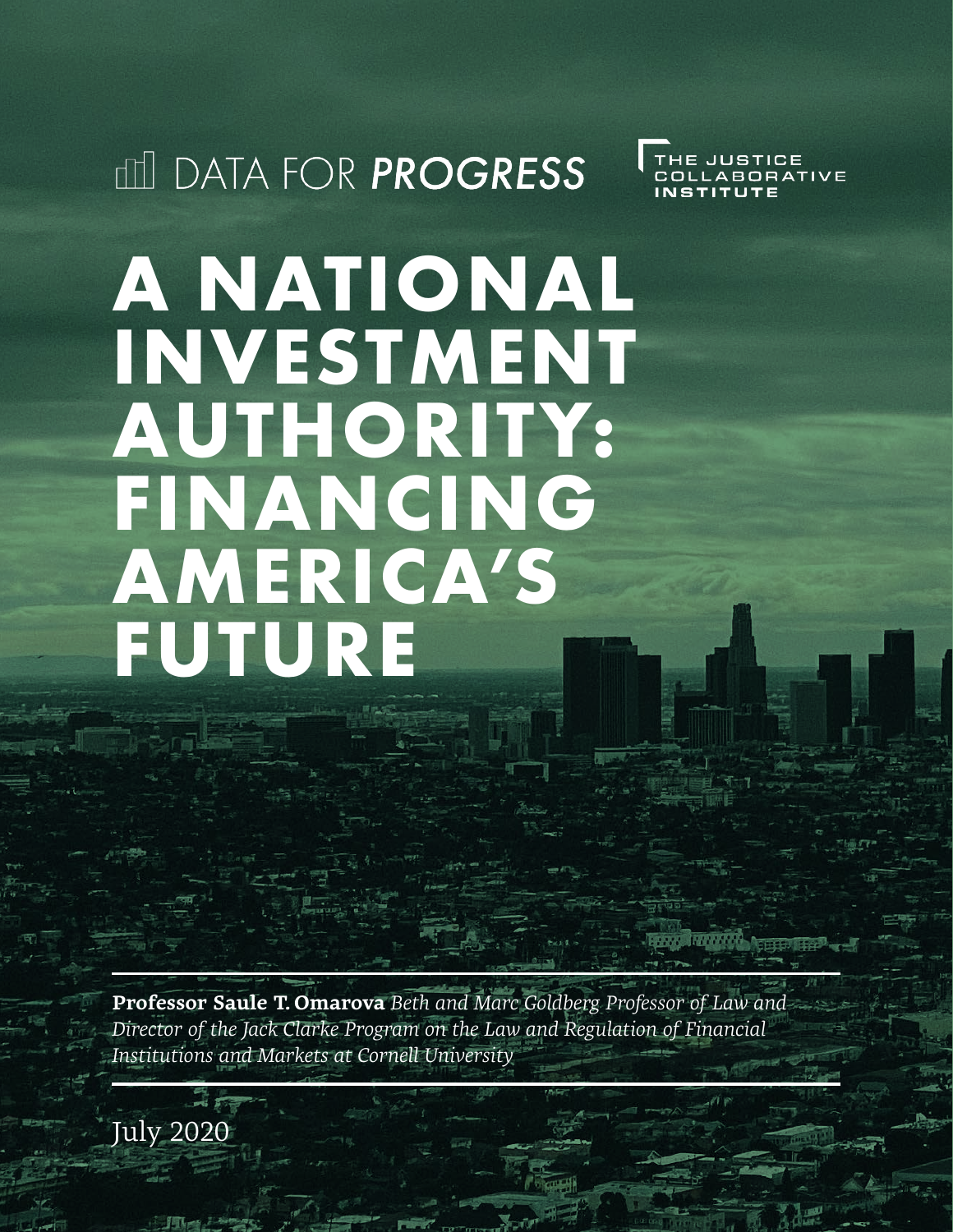### EXECUTIVE SUMMARY

The coronavirus pandemic has exposed deep structural flaws in the design and operation of the U.S. economic and political systems. At the same time, it presents a rare opportunity for innovative rethinking and remaking of both our private markets and our public institutions, so that they better serve the needs of the American people.

A [National Investment Authority](https://papers.ssrn.com/sol3/papers.cfm?abstract_id=3566462) [\(NIA\)](https://papers.ssrn.com/sol3/papers.cfm?abstract_id=2939309) could be the institutional platform for pursuing this goal. The NIA would mobilize private capital to rebuild America's obsolete public infrastructure. It would do this by acting directly inside financial markets—through a lending subsidiary and a separate venture capital arm. The NIA would identify infrastructure projects important to the country's long-term stability and growth, and create mechanisms to align the individual incentives of private investors with the social imperatives of inclusive and sustainable long-term development.

The [NIA proposal](https://papers.ssrn.com/sol3/papers.cfm?abstract_id=3125533) draws on the long-standing American tradition of hybrid public-private finance. It is the 21st-century update of the Reconstruction Finance Corporation (RFC), created by Herbert Hoover and later successfully used by Franklin Roosevelt to finance the nation's epic recovery from the Great Depression.

During economic crises, such as the current one, the NIA would perform an additional function as the entity responsible for managing federal bailouts of private businesses. In this role, the NIA would act in the best interests of the American people and ensure that emergency relief funds are distributed efficiently, fairly, and transparently.

Voters recognize the NIA's potential to improve our physical and social infrastructure and help

local and state governments in a time of financial need. A majority of respondents (54%) support the creation of a National Investment Authority. Less than a quarter of respondents (22%) oppose it.

#### THE PROBLEM: THE FINANCING  $"GAP"$

The coronavirus pandemic has exposed some of the deepest economic, political, and social problems in America. It laid bare the extent to which our healthcare system was not ready to handle a major public health emergency, our industrial giants could not ramp up production of urgently needed protective equipment, and our state and local governments lacked financial means to keep our communities afloat when disaster hit. With businesses across the country struggling to survive the lockdown and [skyrocketing unemployment](https://www.usatoday.com/story/money/2020/06/11/jobless-claims-report-another-million-file-unemployment-coronavirus/5338163002/), the pandemic has turned into a[n economic crisis](https://blogs.imf.org/2020/04/14/the-great-lockdown-worst-economic-downturn-since-the-great-depression/). To avoid a total economic collapse, Congress appropriated trillions of dollars in emergency relief for individuals, companies, and municipalities. The process of distributing federal relief funds, however, has been plagued wit[h inefficiency](https://www.ft.com/content/f33e5b29-c666-4a72-a0a1-a54cea2a7b1f) an[d misallocation,](https://www.bloomberg.com/news/articles/2020-04-14/hedge-fund-managers-are-claiming-bailouts-as-small-businesses?sref=gflekrOm) with no effectiv[e public oversight](https://www.nytimes.com/2020/04/16/opinion/coronavirus-oversight-congress-trillions.html) in place. With stock markets rallying despite continuing economic woes, the coronavirus crisis led to a massive [transfer of wealth](https://www.cnbc.com/2020/06/04/cramer-the-pandemic-led-to-a-great-wealth-transfer.html) from ordinary Americans to big corporations and high-rolling investors. If left uncorrected, these dynamics threaten to push the country into the secon[d Great Depression](https://thehill.com/homenews/administration/494058-top-economist-poor-coronavirus-response-leaves-us-on-course-toward).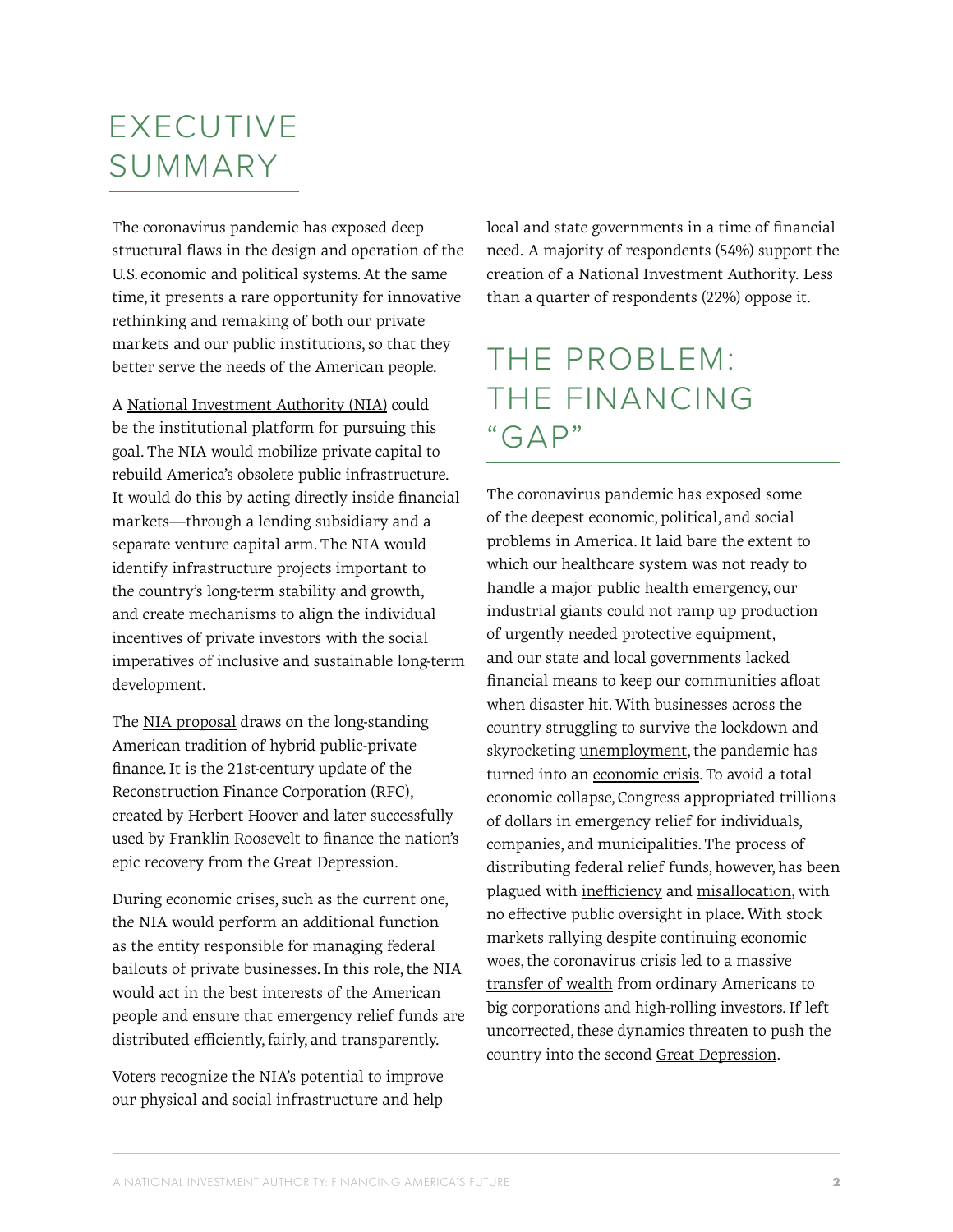To avoid this calamity, the United States urgently needs a strong program of post-pandemic economic recovery, which would create jobs, restore our domestic industrial capacity, and strengthen our communities. Rebuilding and modernizing our public infrastructure, the very foundation of the national economy, must be at the center of such a recovery program. For decades, America's basic physical infrastructure roads, bridges, power grids, water cleaning facilities—has been in a chronic state of disrepair, mainly because of the lack of sufficient financing. And if there is not enough money to fix what we already have, there is even less hope for finding money to build new, environmentally clean and technologically "smart," infrastructure necessary for a sustainable and inclusive 21st-century economy.

It is no secret why financing for a much needed overhaul of America's infrastructure has been difficult to come by. On the one hand, a national project of this scale requires funding far in excess of what over-stretched public budgets can provide, especially now. On the other hand, while there is plenty of private capital eager to invest in "hard" infrastructure assets, private investors are inherently averse to funding big-ticket projects that take a long time to become commercially profitable. They prefer instead to invest only in those infrastructure projects that are certain to generate healthy cash flows within a short period of time. The result is that lucrative projects like modernizing busy toll roads and power plants in major metropolitan areas attract plenty of private capital, while things like construction of fast broadband or energy-efficient public transportation networks in underserved rural areas do not get funded in private markets.

In essence, the current financing gap is a structural problem: There is too much private capital looking for infrastructure investment opportunities, while at the same time too many urgently needed public infrastructure projects never get off the ground. Closing this gap in infrastructure finance accordingly requires a structural solution: the creation of [a National](https://papers.ssrn.com/sol3/papers.cfm?abstract_id=3566462)  [Investment Authority](https://papers.ssrn.com/sol3/papers.cfm?abstract_id=3566462) ([NIA](https://papers.ssrn.com/sol3/papers.cfm?abstract_id=3125533)).

# THE SOLUTION: A NATIONAL INVESTMENT AUTHORITY

The NIA would be a federal entity created by an Act of Congress. It would design, finance, and implement a national strategy of economic development with an emphasis on long-term sustainability and social inclusion. It would act as a direct financial market participant, channeling both public and private money into large-scale infrastructure projects that typically do not get funded in private capital markets. Such projects would include both physical infrastructure (such as energy, transport, broadband internet, water management) and critical social infrastructure (such as public education, affordable housing, and healthcare). The NIA would utilize the federal government's unique advantages—its size, resources, long-term investment horizons, and focus on public interest—to make it less risky and more attractive for private investors to participate in financing these publicly beneficial projects.

The NIA would be governed by a Governing Board (the NIA Board), with 5-7 members appointed by the President with Congressional approval for staggered 10- or 12-year terms and guaranteed a high degree of decision-making autonomy. The NIA Board would identify key national economic priorities and formulate a public investment strategy in line with those priorities. It would then oversee the implementation of this strategy by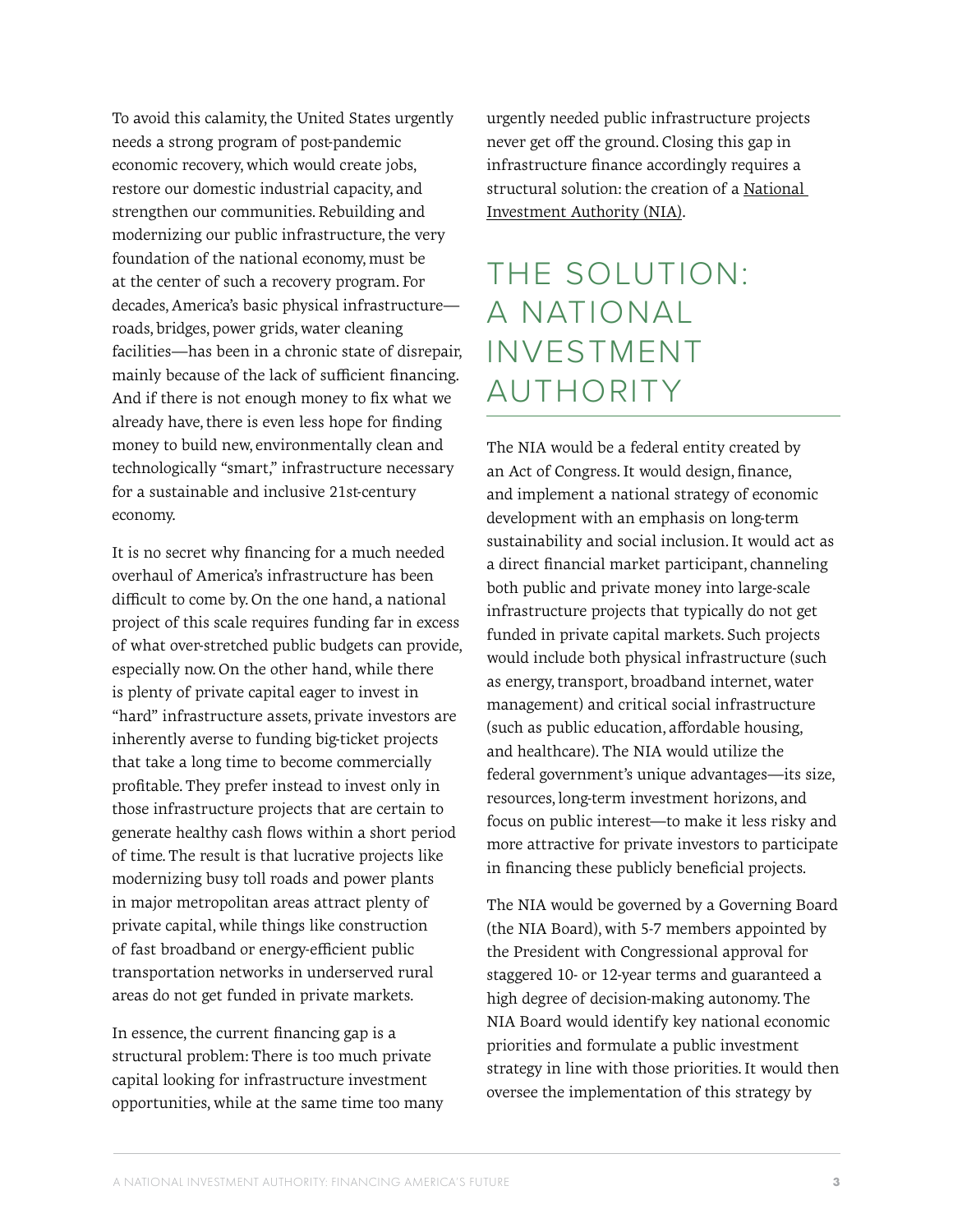the NIA's two principal operating arms, chartered as government-owned corporations: the National Infrastructure Bank and the National Capital Management Corporation.

**National Infrastructure Bank (NIB).** The NIB

would be the NIA's lender arm. It would focus on credit-based infrastructure finance, along the lines of the established "government-sponsored enterprise" (GSE) model. It would support and amplify the flow of credit into infrastructure projects through a combination of direct federal grants, loans, guarantees, insurance, securitization, and secondary market-making. For example, the NIB would purchase and pool revenue bonds and project bonds issued by municipalities, public utilities, and other government instrumentalities, as well as qualifying bonds issued by private entities for the purposes of financing publicly beneficial infrastructure projects.

**National Capital Management Corporation** 

**(NCMC, or "Nicky Mac").** Nicky Mac would be the NIA's venture capital arm. It would focus on equity-based infrastructure finance, more appropriate for truly transformative projects. Following the business model of a traditional Wall Street asset manager, Nicky Mac would set up a series of "infrastructure investment funds" and actively solicit pension funds, insurance companies, university endowments, foreign sovereign wealth funds, and other institutional investors to purchase passive equity stakes in its funds. Nicky Mac will act as the sole manager of each fund, making all investment decisions in accordance with the NIA's strategic objectives. Nicky Mac's in-house professional teams would select and manage diversified portfolios of public infrastructure assets: nationwide clean energy and transportation networks, regional air and water cleaning and preservation programs, systems of ongoing adult education and technical training, networks of mixed public-private "startup" finance funds, and so on.

Nicky Mac's role as an active asset manager would enable it to finance high-impact innovative projects that can potentially leapfrog the U.S. economy. For example, instead of building new or improved oil and gas pipelines, Nicky Mac would systematically convert the national energy system from petroleum-based to renewable- and hydrogen-based. And instead of merely repairing existing roads, it would build new high-speed rail networks connecting and integrating multiple small towns and cities into thriving regional economic zones.

To reward private investors for their participation in financing these long-term publicly beneficial projects—even where such projects do not generate easily privately "capturable" revenues— Nicky Mac would use advanced financial engineering, backed by the full faith and credit of the United States. For example, it could guarantee the return of the principal investment to passive investors in funds that prioritize commercially unprofitable projects like toll-free roads, adult education centers, or public parks. It would also offer equity-like additional returns that reflect the current estimates of future local, regional, or national macroeconomic impacts of the individual funds' projects. If, for example, experts calculate that, upon completion, a particular fund's investments would generate an additional 5% in local or regional economic growth over a certain period of time, Nicky Mac would translate that projected public gain into a corresponding added return for the investors in the fund.

In short, the NIA would operate as a principally new form of public-private partnership, in which the public leads and private capital follows. To keep it from potential abuse and corruption by political incumbents and powerful private interests, the NIA would be subject to multiple layers of public oversight. Most importantly, its project selection process would be conducted via transparent public auctions, following strict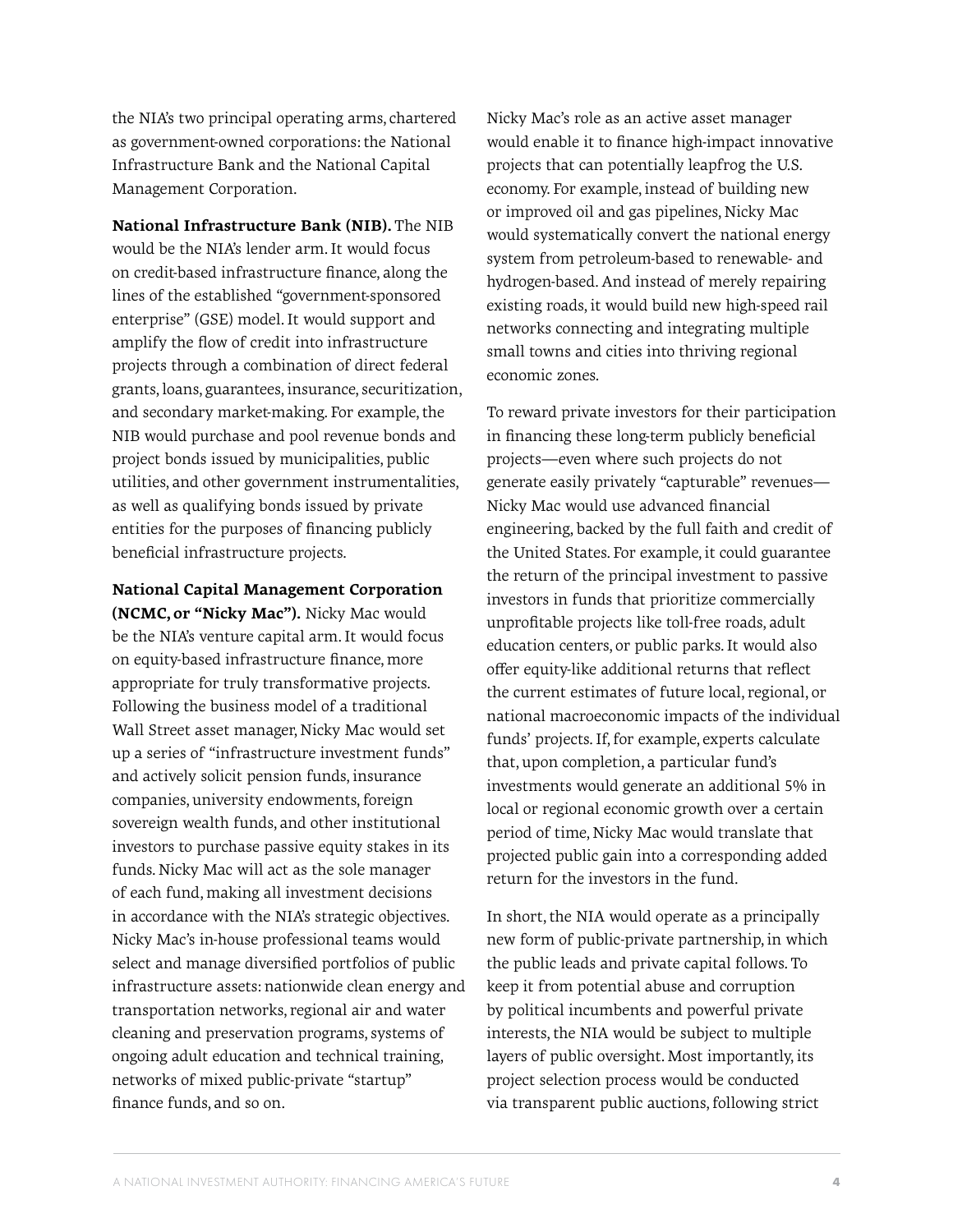procedural rules and investment guidelines. The NIA would be regularly audited by the Government Accountability Office, and its top leadership would regularly report to Congress on all of its activities. Congress should also establish a [new](https://papers.ssrn.com/sol3/papers.cfm?abstract_id=3566462) [Public Interest Council](https://papers.ssrn.com/sol3/papers.cfm?abstract_id=1924546) to strengthen oversight of the NIA's performance.

## THE NIA'S ROLE IN A CRISIS

The NIA's investment expertise and public accountability make it an ideal institution to take on the task of mobilizing the nation's financial resources in response to economic crises. During a crisis, the NIA would manage the distribution and allocation of the federal emergency relief ("bailout") or economic stimulus funds to qualifying private businesses. This would ensure far greater transparency, efficiency, and democratic oversight of the process than is possible under the current system of outsourcing bailout management tasks to giant private asset managers like [BlackRock](https://www.forbes.com/sites/pedrodacosta/2020/04/20/a-glaring-new-conflict-of-interest-undermines-public-trust-in-federal-reserve/#1d705cc3135d)**.** Unlike BlackRock, the NIA would not have any conflicts of interest. It would follow clear guidelines and use its in-house expertise to direct emergency funds to productive enterprises that need it most. Because this would be a natural extension of its non-crisis functions, the NIA would be able to run this process far more effectively and fairly than it is [done today.](https://www.nytimes.com/2020/04/16/opinion/coronavirus-oversight-congress-trillions.html)

### THE CONTEXT: PAST AND PRESENT

Currently, there is no federal agency similar to the NIA. The two pillars of public finance are the Treasury Department and the Federal Reserve. The Treasury is in charge of the federal fiscal policy, while the Federal Reserve conducts monetary policy. Neither agency is explicitly charged with, or has in-house expertise in, direct financing of economic reconstruction and development. Functionally situated between the Treasury and the Federal Reserve, the NIA would fill this institutional gap and supplement both of these agencies' activities.

Since 2008, multiple legislative proposals have called for establishing some type of a federal "infrastructure bank" that would provide government-backed credit financing mainly for traditional physical infrastructure projects. While specific proposals may differ, the basic "infrastructure bank" model is significantly limited in the scope and scale of its activities. A typical federal "infrastructure bank" would be funded by Congress up to a certain amount, and use these funds to make low-cost loans to public and private entities with revenue-generating infrastructure projects. In contrast to the NIA, it would not be able to manage a huge diversified portfolio of both credit and equity investments in various physical and social infrastructure projects, including those that do not generate cash flows through toll and other user charges.

The coronavirus crisis has reignited the interest in the New Deal-era's[Reconstruction Finance](https://eh.net/encyclopedia/reconstruction-finance-corporation/)  [Corporation](https://eh.net/encyclopedia/reconstruction-finance-corporation/) (RFC). Established in 1932 and initially funded by Congress, the RFC played the central role in leading the nation out of the Great Depression. It extended loans to banks, railroads, utilities, commercial and agricultural enterprises, municipalities, and other federal agencies at a time when private credit was scarce. It also took direct equity stakes in banks, insurance companies, and commercial firms in need of capital. Hugely powerful, the RFC effectively functioned as the New Deal's "capital bank."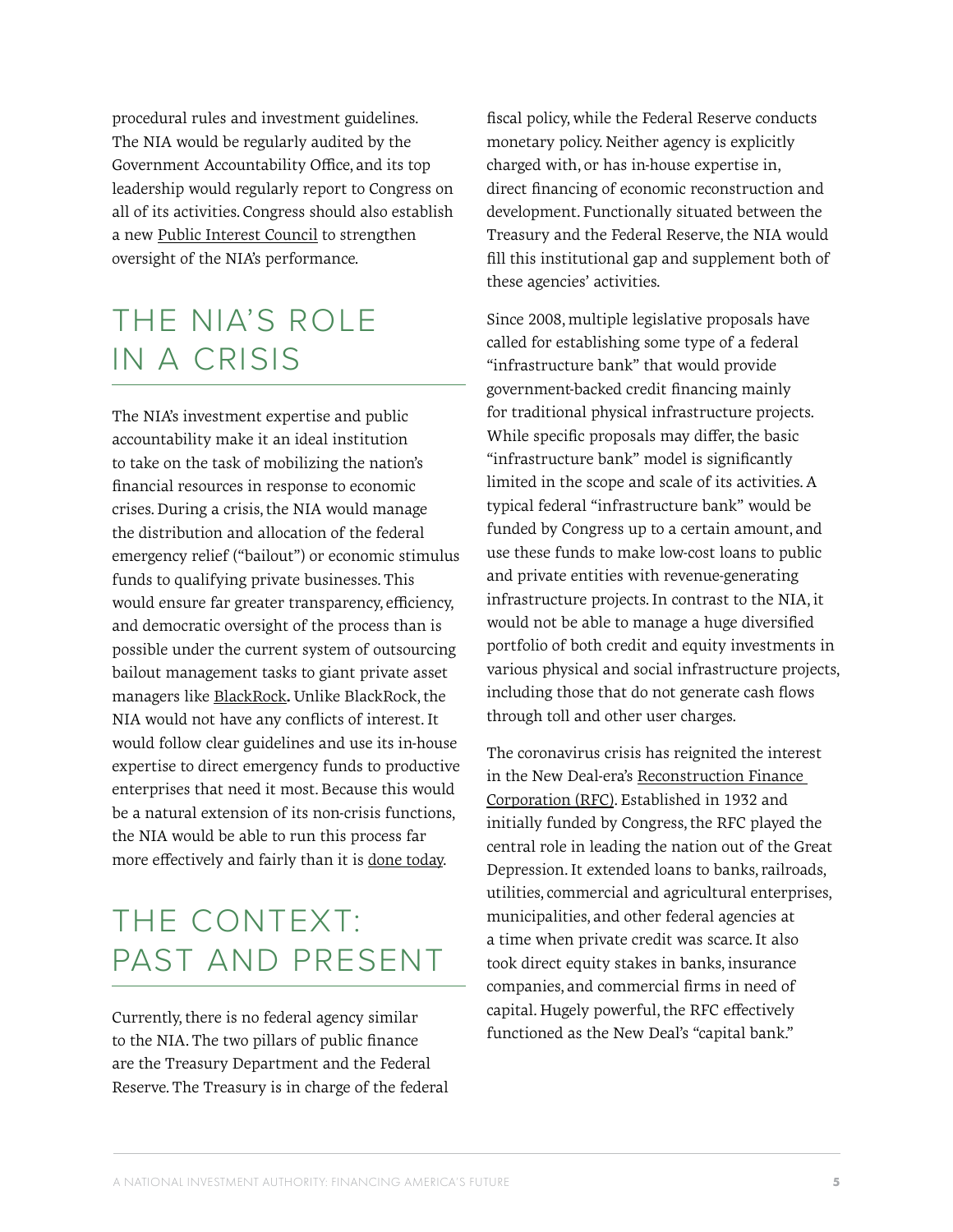The NIA builds on, updates, and expands the RFC's business model. Much like the RFC, the NIA would be a hybrid public-private entity. It would create publicly beneficial investment opportunities for private capital, which simply do not exist in today's market, and "crowd in" (rather than "crowd out") private investors currently reluctant to finance long-term public infrastructure projects. This is especially easy to see in the NIA's role as a venture capital fund manager. In effect, the NIA may be thought of as an "RFC meet BlackRock" type of market actor.

Of course, some might object to the NIA proposal as an unnecessary "subsidy" for private investors. This criticism reflects justified mistrust and fear of effective privatization of public infrastructure. However, these objections miss the critical public benefits of using private capital for rebuilding America's infrastructure:

- It will allow the NIA to pursue a potentially bolder economic agenda. As a hybrid market actor, the NIA need not be hostage to annual Congressional infighting over the federal budget, and therefore would not be unnecessarily hamstrung in its activities.
- ► It will make the financial system more stable and reduce the risk of another major financial crisis. By partnering with private investors, the NIA will drain private capital away from speculative trading and other socially unproductive investments. Direct federal financing of infrastructure projects alone could not have this important effect on financial markets.
- ► It can safeguard against political cronyism and corruption of the NIA's investment decisions. Raising money from pension funds, insurance companies, and other institutional investors will create an important external signaling mechanism for the NIA. If the NIA is not doing a good job of selecting specific

infrastructure projects, investors will either price this information in or take their money elsewhere.

Most importantly, the core element of the NIA model is public control over the flow of money into long-term projects of high public, as opposed to private commercial, value. The NIA is a public institution acting inside private markets and using market tools to generate massive public benefits.

### PUBLIC SUPPORT

The National Investment Authority would be an innovative structural solution to a host of America's most persistent structural problems. Voters recognize this. A new national poll from Data for Progress and the Justice Collaborative Institute found that, when voters learn how the NIA would facilitate investment in vital infrastructure, 54% of likely voters support the creation of a National Investment Authority. This support crosses party lines: 53% of Republicans express support for the idea, along with 61% of Democrats. Only 22% of respondents, less than a quarter, express opposition and fewer than 1 in 10 (8%) express strong opposition.